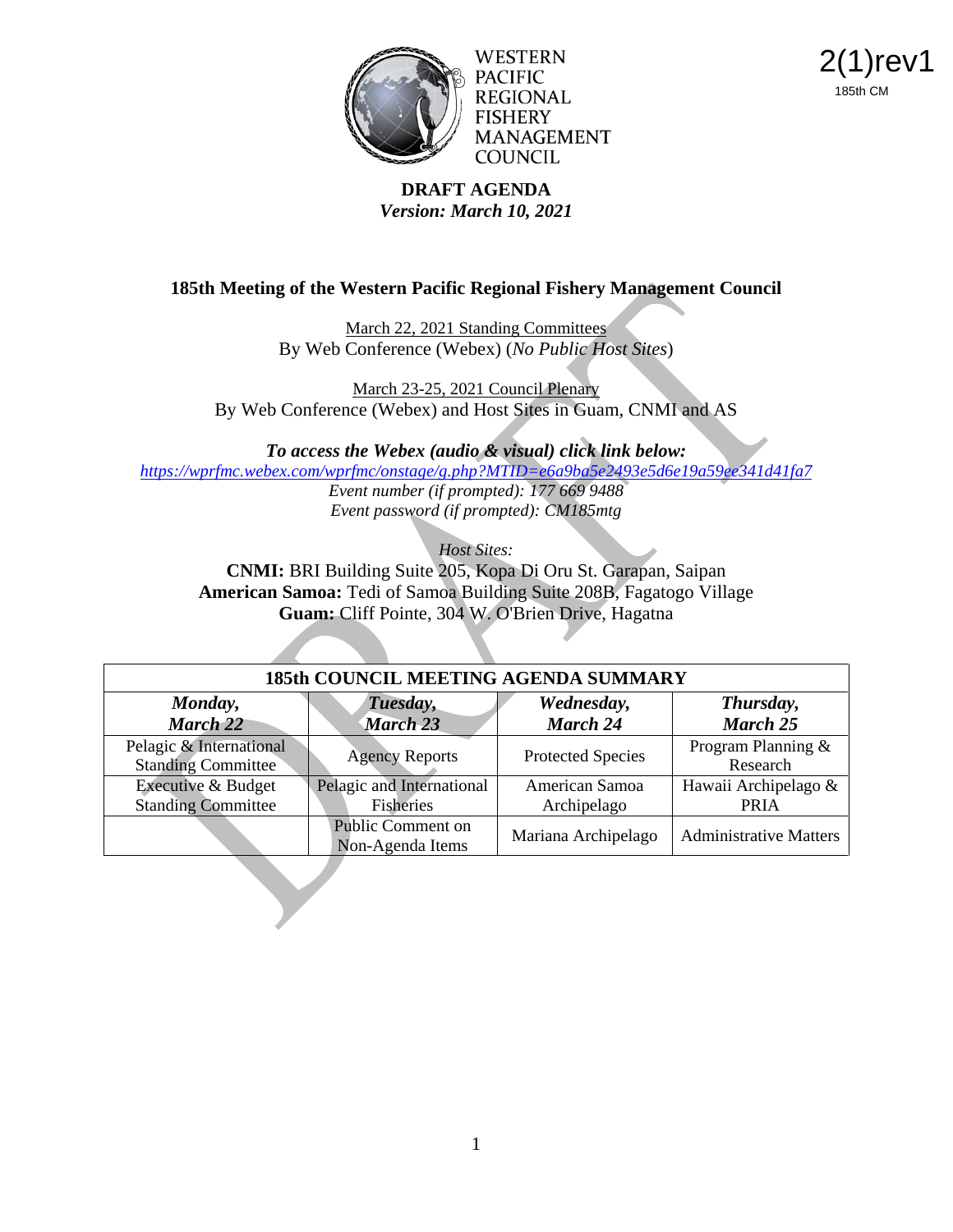### *Notice to Public*

Please note the actual order and timing of agenda items may vary somewhat from the proposed agenda. For example, items not completed on the scheduled day will be carried over to the next day. Items may be moved to an earlier or later time than shown on this Proposed Agenda or rescheduled for a different time during the week. In accordance with the Magnuson-Stevens Fishery Conservation and Management Act, fishery management regulatory actions not contained in this agenda may come before this Council for discussion. However, such issues may not be the subject of formal Council action during this meeting, unless they are emergency in nature.

**To present oral testimony or comments at this meeting**, during the comment period verbally indicate the agenda item on which you wish to speak. For those participating remotely by Webex, request for public comment must be sent through the "chat" function in Webex to the "Host" prior to the start of the public comment session. For those participating at a Councilhosted web conference site, comments cards are available from staff at the Council meeting. Oral testimony is limited to three minutes. Please identify yourself and whom you represent at the beginning of your testimony. Public comment on non-agenda items will be taken on Tuesday, March 23, 2021, from 4:30 p.m. to 5 p.m.

**Written comments on final action items should be received at the Council office by 5 p.m. (HST), Friday, March 19, 2021.** Written comments may be submitted by e-mail to [info.wpcouncil@noaa.gov,](mailto:info.wpcouncil@noaa.gov) faxed to (808) 522-8226 or mailed to the Council office at 1164 Bishop St., Suite 1400, Honolulu, HI 96813. Written public comments on all other agenda items may be submitted for the record by email throughout the duration of the meeting.

Financial interest statements for the appointed Council members are available for inspection at the Council Office at the meeting.

Please note that the evolving public health situation regarding COVID-19 may affect the conduct of the March Council and its associated meetings. At the time, the Council anticipates convening the meeting by web conference with host locations. Council staff will monitor COVID-19 developments and will determine the extent to which in-person public participation at host sites will be allowable consistent with applicable local or federal guidelines. If public participation will be limited to web conference only or on a first-come-first serve basis consistent with applicable guidelines, the Council will post notice on its website at *[www.wpcouncil.org](http://www.wpcouncil.org/)*.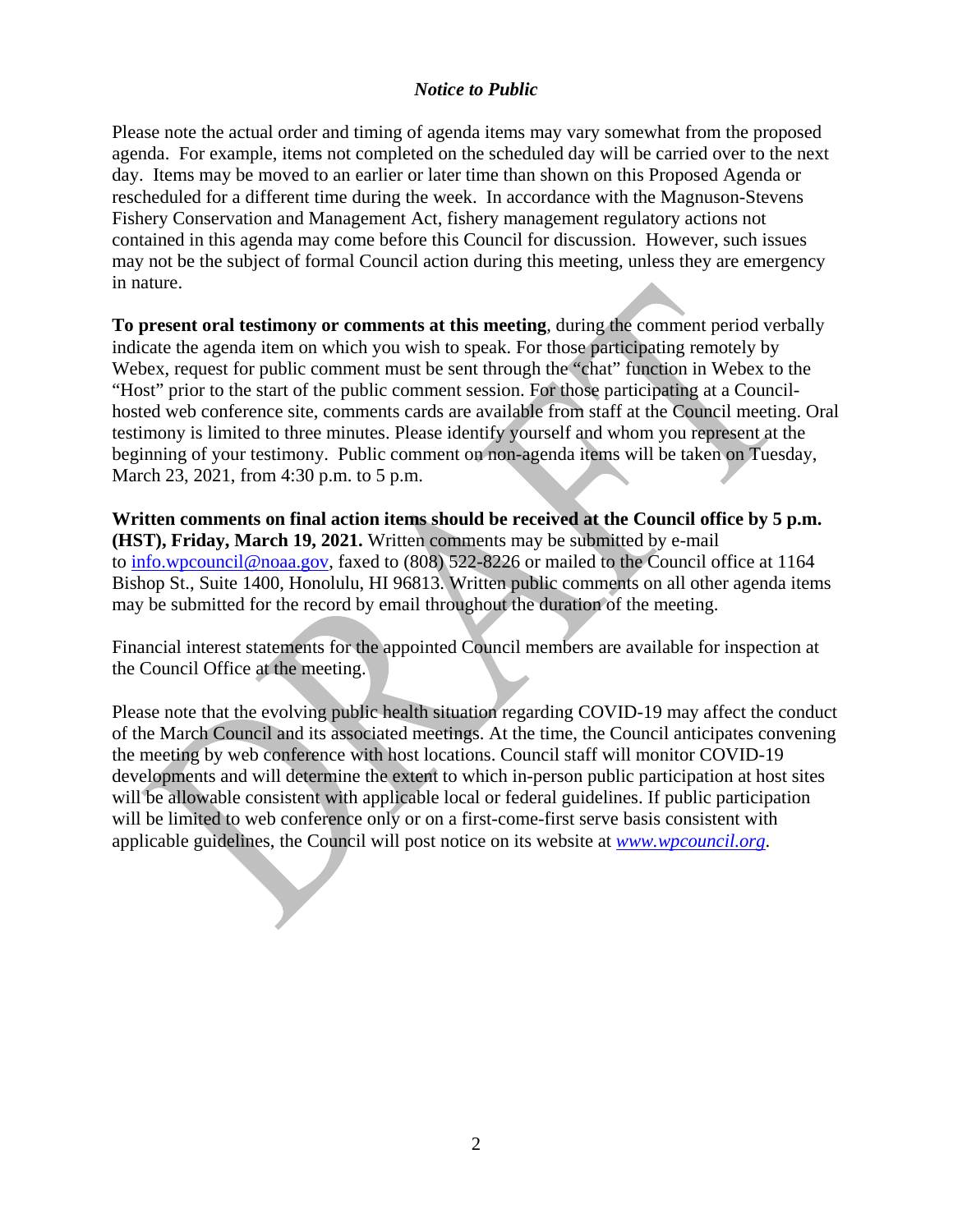

**WESTERN PACIFIC REGIONAL FISHERY MANAGEMENT COUNCIL** 

## **Council Committee Meetings**

*Please note: Webex Link is Unique to Each Meeting All times are in Hawaii Standard Time*

March 22, 2021 *By Web Conference* (*No Public Host Sites*)

Pelagic & International Standing Committee 1:00 p.m – 3:00 p.m. <https://wprfmc.webex.com/wprfmc/onstage/g.php?MTID=e4ac2d21438992e2cb87d4bb02b577d4b> *Event number (if prompted): 177 144 1977 Event password (if prompted): PISC322mtg*

Executive & Budget Standing Committee 3:30 p.m. – 5:30 p.m. <https://wprfmc.webex.com/wprfmc/onstage/g.php?MTID=ebb540e04c038c91e7197b0ca1916bb1b> *Event number (if prompted): 177 212 3960 Event password (if prompted): EBSC322mtg*

# **185th Council Meeting**

March 23-25, 2021

By Web Conference (WebEx) and Host Sites in Guam, CNMI and AS

*<https://wprfmc.webex.com/wprfmc/onstage/g.php?MTID=e6a9ba5e2493e5d6e19a59ee341d41fa7>*

*Event number (if prompted): 177 669 9488 Event password (if prompted): CM185mtg*

Council Meeting Tuesday, March 23, 11:00 a.m. – 5:00 p.m.

Public Comment on Non-Agenda Items 4:30 p.m. – 5:00 p.m.

Council Meeting Wednesday, March 24, 11:00 a.m. – 5:00 p.m.

Council Meeting Thursday, March 25, 11:00 a.m. – 5:00 p.m.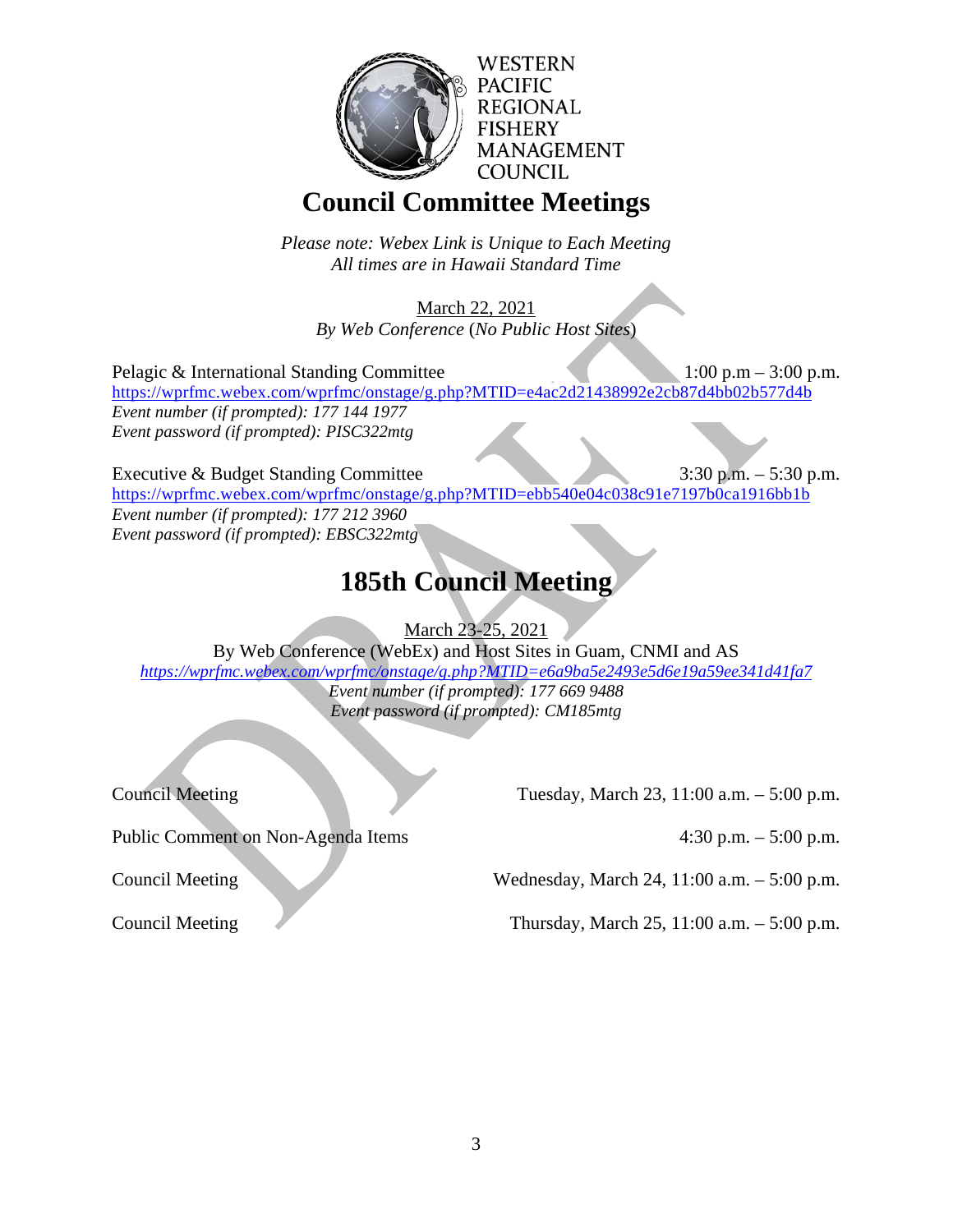## **Draft Agenda 185th Council Meeting**

By Web Conference (WebEx) and Host Sites in Guam, CNMI and AS Phone: (808) 522-8220

## *To access the Webex (audio & visual) click link below:*

*<https://wprfmc.webex.com/wprfmc/onstage/g.php?MTID=e6a9ba5e2493e5d6e19a59ee341d41fa7>*

*Event number (if prompted): 177 669 9488 Event password (if prompted): CM185mtg*

## *Tuesday, March 23, 2021 11:00 a.m. to 5:00 p.m.*

- **1. Welcome and Introductions**
- **2. Approval of the 185th Agenda**
- **3. Approval of the 184th Meeting Minutes**

### **NMFS Briefing on Executive Order 14008 on Tackling the Climate Crisis at Home and Abroad**

*\* Previously included as an agenda item under Program Planning. See 10.B for briefing materials.* 

### **4. Executive Director's Report**

## **5. Agency Reports**

- A. National Marine Fisheries Service
	- 1. Pacific Islands Regional Office
	- 2. Pacific Islands Fisheries Science Center
- B. NOAA Office of General Counsel Pacific Islands Section
- C. Enforcement
	- 1. US Coast Guard
	- 2. NOAA Office of Law Enforcement
	- 3. NOAA Office of General Counsel Enforcement Section
- D. US State Department
- E. US Fish and Wildlife Service
- F. Public Comment
- G. Council Discussion and Action

*—BREAK —*

#### **6. Pelagic & International Fisheries**

- A. American Samoa Longline Annual Fishery Report
- B. Hawaii Longline Annual Fishery Report
- C. Oceanic Whitetip Shark Working Group Report and Options Document to Address MSA 304(i) Obligations
- D. Wire Leader Regulatory Amendment in Hawaii Longline Fisheries **(Initial Action)**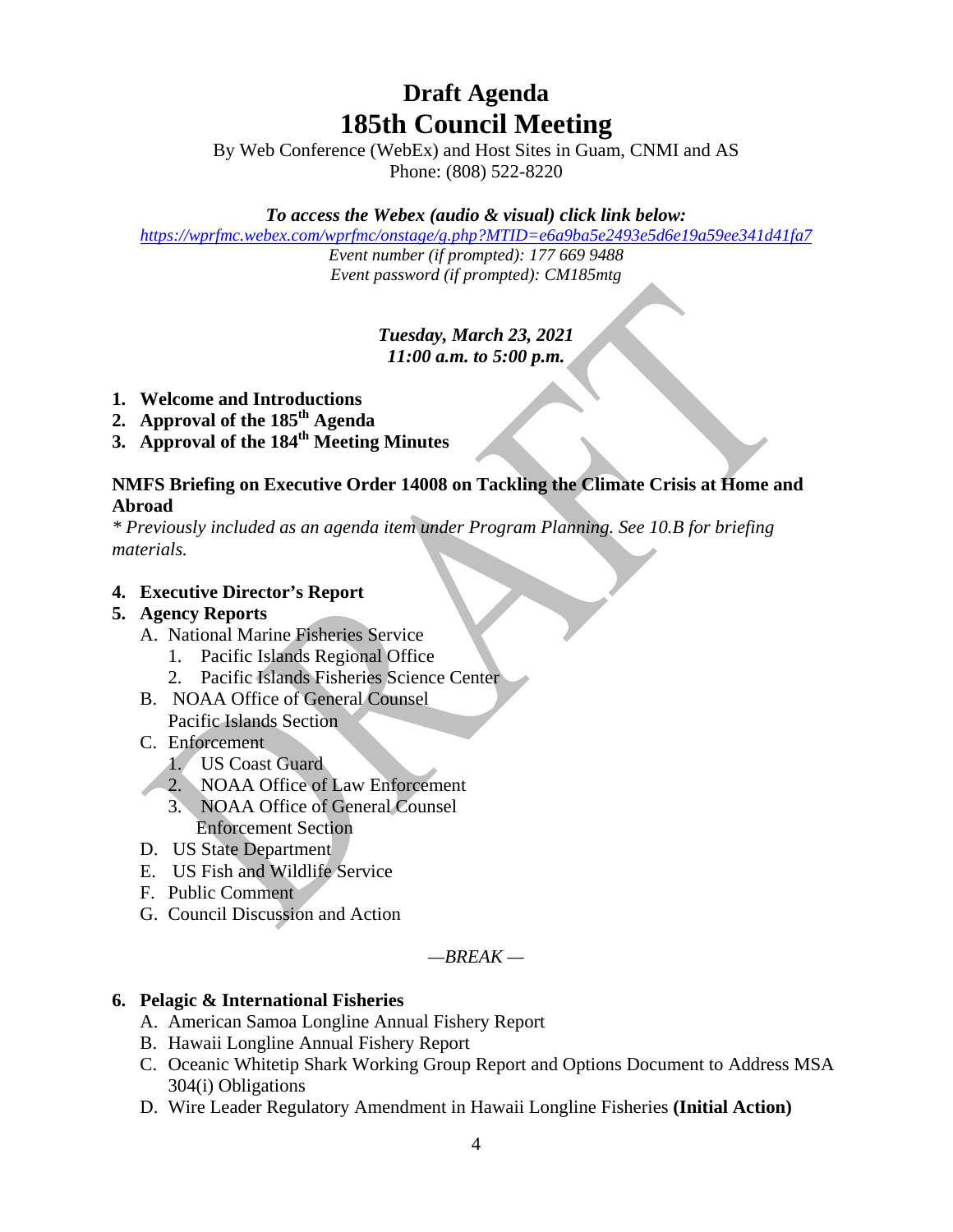- E. Addressing MSA 304(i) Obligations for Western & Central North Pacific Striped Marlin
	- 1. Addressing Mitigation Measures to Move Towards Ending International Overfishing
	- 2. US Catch Limits for Western & Central North Pacific Striped Marlin **(Final Action)**
- F. International Fisheries
	- 1. Report on the Outcomes of the South Pacific Regional Fisheries Management Organization Meeting
	- 2. Report of Outcomes of the  $17<sup>th</sup>$  Session of the WCPFC
	- 3. Conceptual Frame for Workshop on Bigeye Tuna Management In WCPO Longline Fisheries
	- 4. Outcomes of the  $34<sup>th</sup>$  FAO Committee on Fisheries
- G. Advisory Group Report and Recommendations
	- 1. Pelagic Plan Team
		- 2. Advisory Panel
		- 3. Fishing Industry Advisory Committee
		- 4. Non-Commercial Fishing Advisory Committee
	- 5. Scientific & Statistical Committee
- H. Standing Committee Report and Recommendations
- I. Public Comment
- J. Council Discussion and Action

## *4:30 p.m. to 5:00 p.m.*

*(approximate time; remaining agenda items for the day may shift)* **Public Comment on Non-Agenda Items**

## *Wednesday, March 24, 2021 11:00 a.m. – 5:00 p.m.*

## **7. Protected Species**

- A. Seabird Mitigation Measures
	- 1. Options for Modifying Shallow-set Longline Fishery Seabird Mitigation Measures
	- 2. Draft Tori Line Specifications for Deep-set Longline Fishery
- B. Shallow-set Longline Reasonable and Prudent Measures Working Group Update
- C. ESA Consultations for the Hawaii Deep-set Longline Fishery, American Samoa Longline Fishery, and Bottomfish Fisheries
- D. Endangered Species Act and Marine Mammal Protection Act Updates
- E. Coral Critical Habitat Working Group and Council Response
- F. Advisory Group Report and Recommendations
	- 1. Pelagic Plan Team
	- 2. Advisory Panel
	- 3. Fishing Industry Advisory Committee
	- 4. Non-Commercial Fishing Advisory Committee
	- 5. Scientific & Statistical Committee
- G. Public Comment
- H. Council Discussion and Action

*—BREAK —*

**8. American Samoa Archipelago**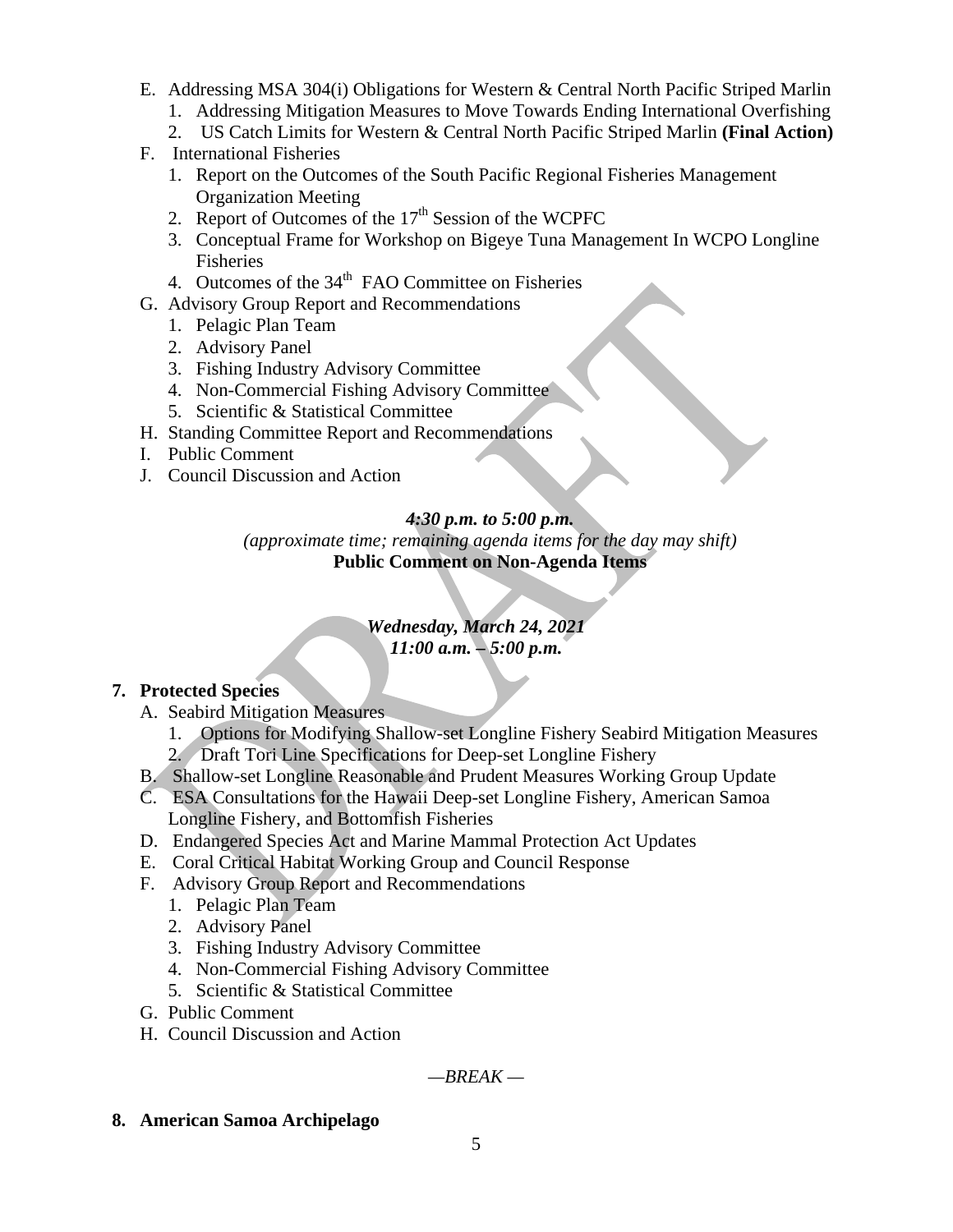- A. Motu Lipoti
- B. DMWR Report
	- 1. CARES Act distribution of funds
	- 2. Coral Reef Fishery Management Plan
- C. Department of Commerce Alia Tele Project
- D. Post Authority Malaloa Commercial Dock Extension Update
- E. American Samoa Bottomfish Fisheries
	- 1. Territorial Bottomfish Fishery Management Plan
	- 2. Approaches for Bottomfish Fishery Management
- F. Advisory Group Report and Recommendations
	- 1. Advisory Panel
	- 2. Fishing Industry Advisory Committee
	- 3. Non-Commercial Fishing Advisory Committee
	- 4. Scientific & Statistical Committee
- G. Public Comment
- H. Council Discussion and Action

*—BREAK —*

## **9. Mariana Archipelago**

A. Guam

- 1. Isla Informe
- 2. DOA/DAWR Report
	- a. CARES Act distribution of funds
	- b. Mandatory Licensing and Reporting
	- c. Coral Reef Fishery Management Plan
- 3. Environmental Assessment of the Guam Bottomfish Stock Rebuilding Plan (**Final Action**)
- 4. Socio-Economic Context for Fisher-Shark Interaction in the Marianas
- B. CNMI
	- 1. Arongol Falú
	- 2. DLNR/DFW Report
		- a. CARES Act distribution of funds
		- b. Mandatory Licensing and Reporting Implementation
- C. Advisory Group Reports and Recommendations
	- 1. Advisory Panel
	- 2. Fishing Industry Advisory Committee
	- 3. Non-Commercial Fishing Advisory Committee
	- 4. Scientific & Statistical Committee
- D. Public Comment
- E. Council Discussion and Action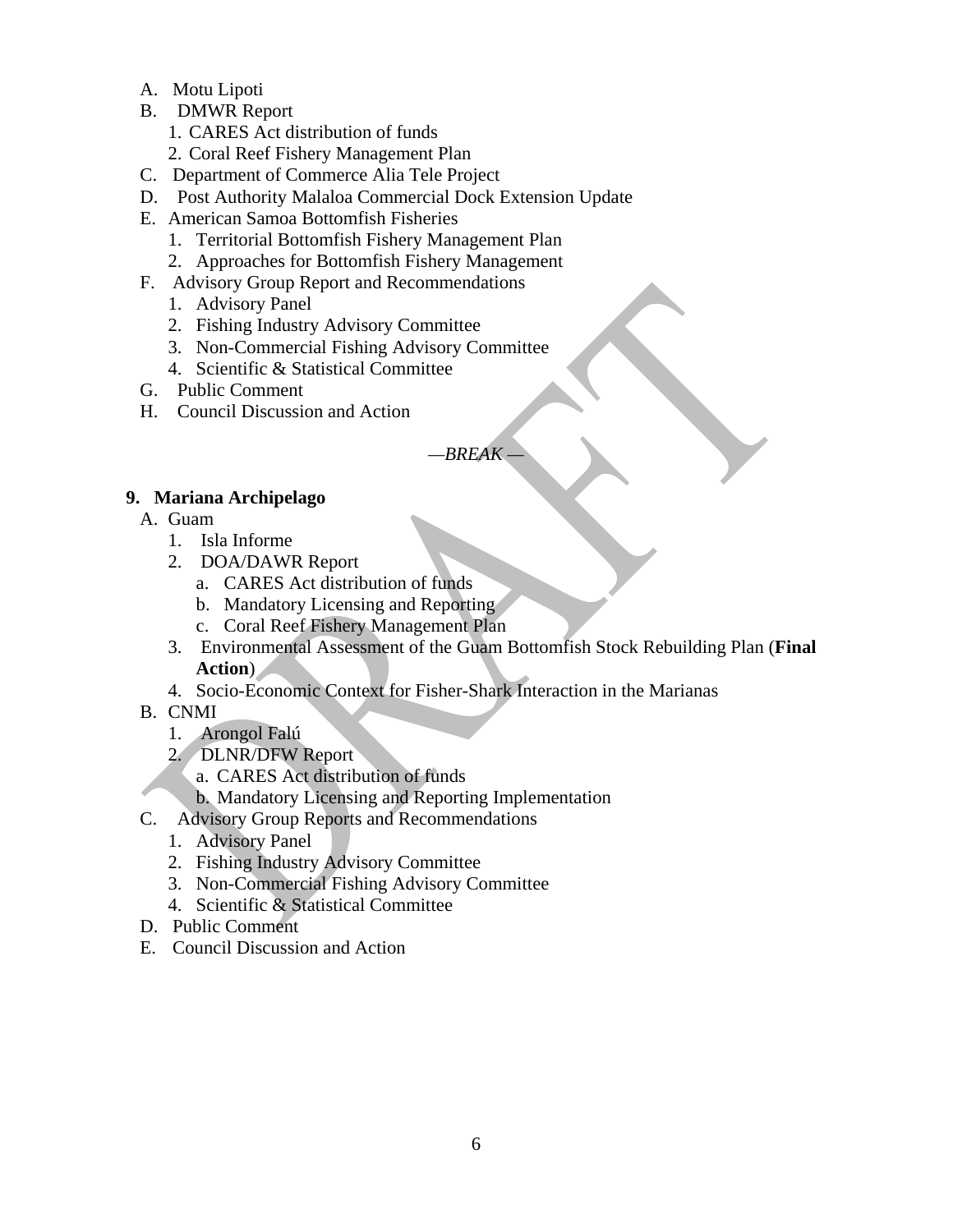## *Thursday, March 25, 2021 11:00 a.m. – 5:00 p.m.*

#### **10. Program Planning and Research**

- A. National Legislative Report
- B. NMFS Briefing on Executive Order 14008 on Tackling the Climate Crisis at Home and Abroad *\*Presentation for this item will be taken up on day 1*
- C. Three Year SSC Plan
- D. Updates on the CatchIt LogIt Implementation
- E. Integration of the 'Catch it Log it' app information into fisheries assessments and monitoring
- F. Fisheries 101 Capacity Building
- G. Updates to the Pacific Island Stock Assessment Prioritization
- H. Regional Communications & Outreach Report
- I. Advisory Group Report and Recommendations
	- 1. Advisory Panel
	- 2. Fishery Data Collection and Research Committee
	- 3. Fishing Industry Advisory Committee
	- 4. Non-Commercial Fishing Advisory Committee
	- 5. Scientific & Statistical Committee
- J. Public Comment
- K. Council Discussion and Action

## *—BREAK —*

## **11. Hawai'i Archipelago & Pacific Remote Island Areas (PRIA)**

- A. Moku Pepa
- B. DLNR/DAR Report
	- 1. CARES Act funding distribution
- C. Main Hawaiian Island Deep 7 Bottomfish Fishery
	- 1. Updates to the Deep 7 Bottomfish Complex Stock Assessment
	- 2. Report on the Western Pacific Stock Assessment Review of the Deep 7 Bottomfish Update
- 3. Update to the Deep 7 Bottomfish Annual Catch Limits **(Initial Action)**
- D. Hawaii Non-Commercial Data Collection Plans
- E. Advisory Group Report and Recommendations
	- 1. Advisory Panel
	- 2. Fishing Industry Advisory Committee
	- 3. Non-Commercial Fishing Advisory Committee
	- 4. Scientific & Statistical Committee
- F. Public Comment
- G. Council Discussion and Action

*—BREAK —*